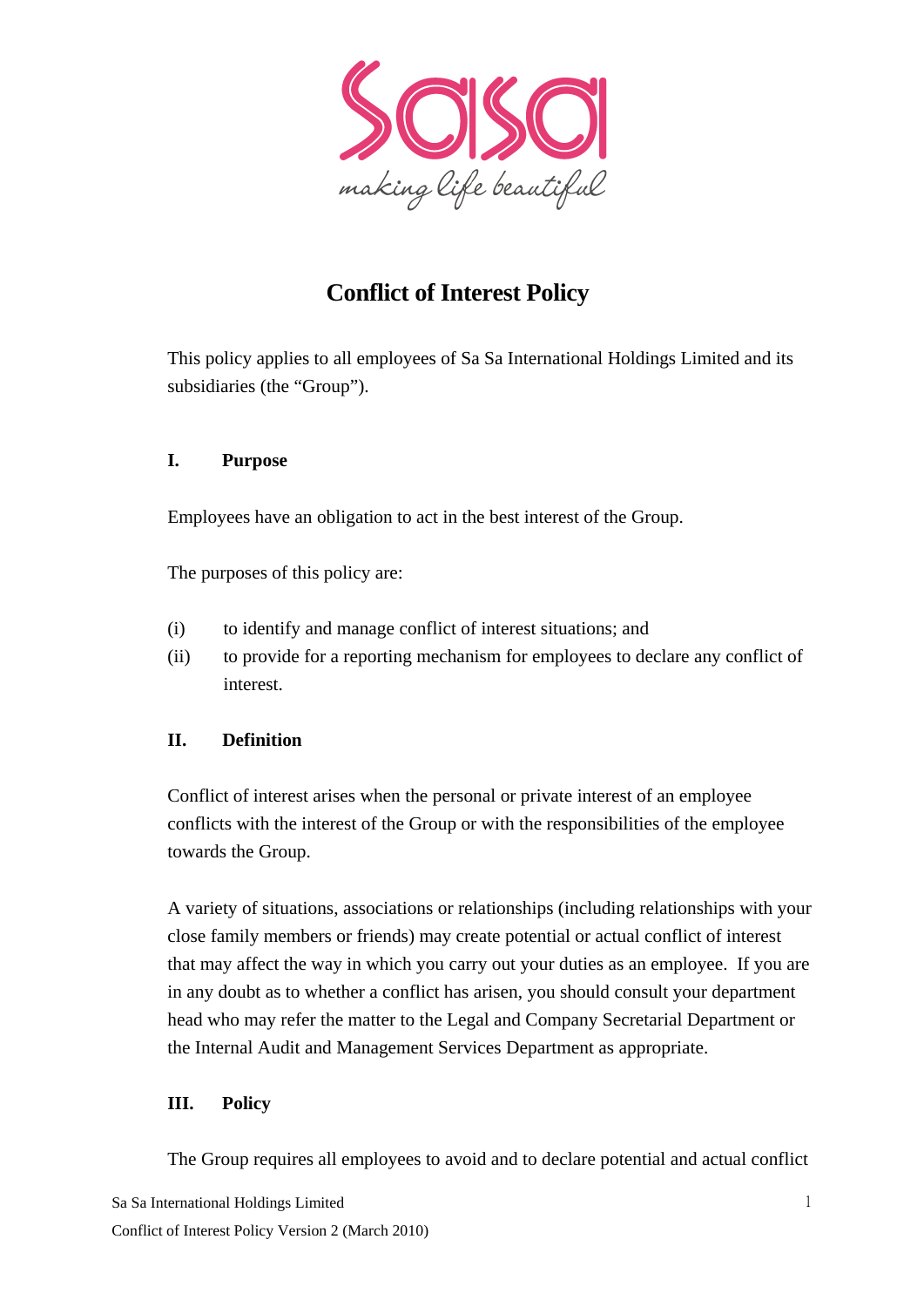

of interest.

Where the interest of the Group may be adversely affected by the conflict, the Group may:

- (i) require you to put an end to the business relationship or association creating the conflict;
- (ii) require that you do not participate in any consideration, discussion or decision making process in connection with the matter leading to the potential or actual conflict; or
- (iii) give approval for you to continue to get involved in the matter, with or without conditions.

#### **IV. Declaration of Interest**

A form for employees to declare their conflict of interest is attached.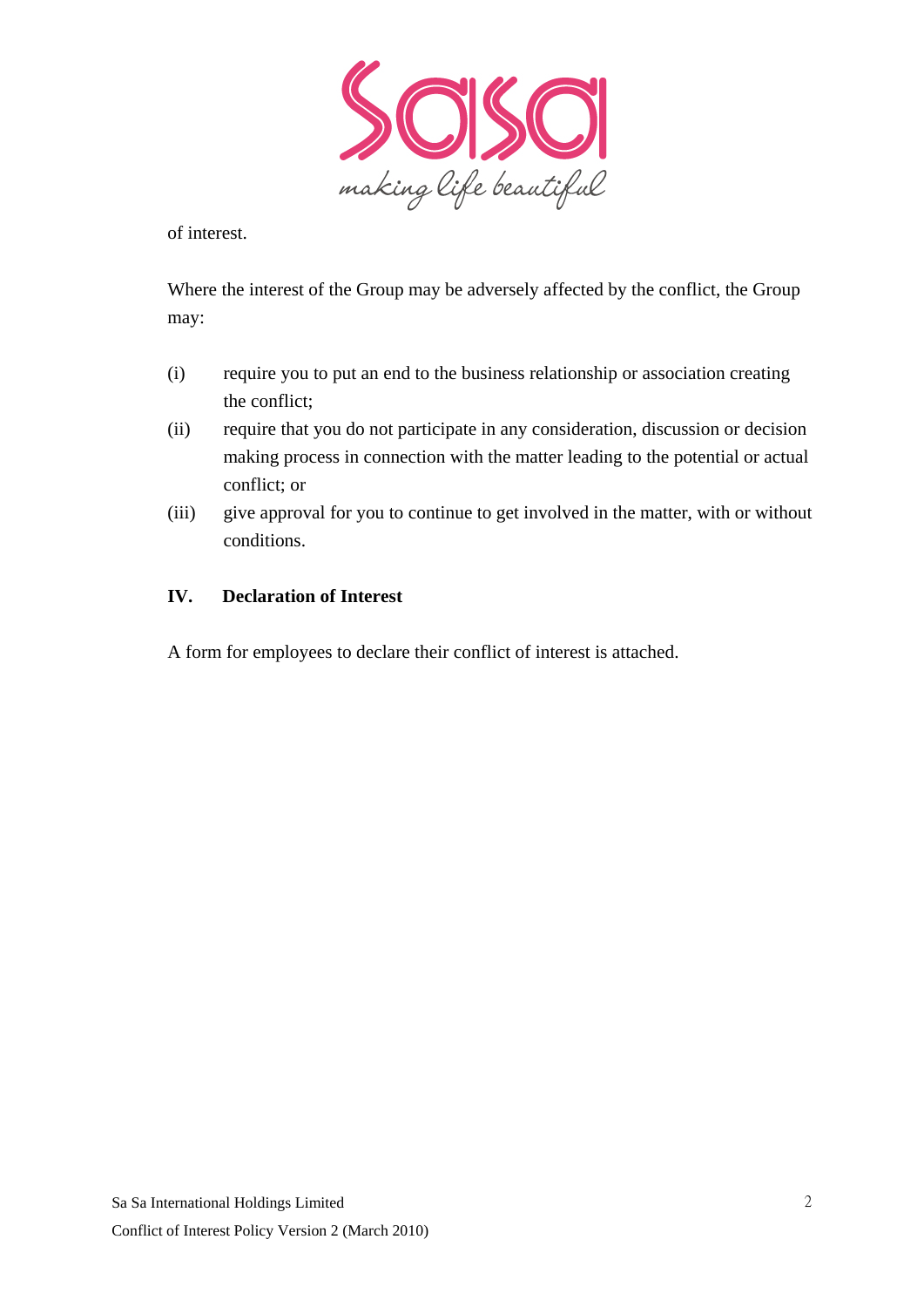

### **Form for Declaration of Interest**

- To : Human Resources Department
- cc: Department Head of the Employee

I declare the following actual or potential conflict of interest arising during the discharge of my duties:-

Relationship, interest or association with the individual or business entity leading to the conflict:

\_\_\_\_\_\_\_\_\_\_\_\_\_\_\_\_\_\_\_\_\_\_\_\_\_\_\_\_\_\_\_\_\_\_\_\_\_\_\_\_\_\_\_\_\_\_\_\_\_\_\_\_\_\_\_\_\_\_\_\_\_\_\_\_\_\_\_\_\_

\_\_\_\_\_\_\_\_\_\_\_\_\_\_\_\_\_\_\_\_\_\_\_\_\_\_\_\_\_\_\_\_\_\_\_\_\_\_\_\_\_\_\_\_\_\_\_\_\_\_\_\_\_\_\_\_\_\_\_\_\_\_\_\_\_\_\_\_\_

\_\_\_\_\_\_\_\_\_\_\_\_\_\_\_\_\_\_\_\_\_\_\_\_\_\_\_\_\_\_\_\_\_\_\_\_\_\_\_\_\_\_\_\_\_\_\_\_\_\_\_\_\_\_\_\_\_\_\_\_\_\_\_\_\_\_\_\_\_

\_\_\_\_\_\_\_\_\_\_\_\_\_\_\_\_\_\_\_\_\_\_\_\_\_\_\_\_\_\_\_\_\_\_\_\_\_\_\_\_\_\_\_\_\_\_\_\_\_\_\_\_\_\_\_\_\_\_\_\_\_\_\_\_\_\_\_\_\_

\_\_\_\_\_\_\_\_\_\_\_\_\_\_\_\_\_\_\_\_\_\_\_\_\_\_\_\_\_\_\_\_\_\_\_\_\_\_\_\_\_\_\_\_\_\_\_\_\_\_\_\_\_\_\_\_\_\_\_\_\_\_\_\_\_\_\_\_\_

Brief description of my duties or the Group's interest in relation to the individual or business entity mentioned above:

\_\_\_\_\_\_\_\_\_\_\_\_\_\_\_\_\_\_\_\_\_\_\_\_\_\_\_\_\_\_\_\_\_\_\_\_\_\_\_\_\_\_\_\_\_\_\_\_\_\_\_\_\_\_\_\_\_\_\_\_\_\_\_\_\_\_\_\_\_

\_\_\_\_\_\_\_\_\_\_\_\_\_\_\_\_\_\_\_\_\_\_\_\_\_\_\_\_\_\_\_\_\_\_\_\_\_\_\_\_\_\_\_\_\_\_\_\_\_\_\_\_\_\_\_\_\_\_\_\_\_\_\_\_\_\_\_\_\_

\_\_\_\_\_\_\_\_\_\_\_\_\_\_\_\_\_\_\_\_\_\_\_\_\_\_\_\_\_\_\_\_\_\_\_\_\_\_\_\_\_\_\_\_\_\_\_\_\_\_\_\_\_\_\_\_\_\_\_\_\_\_\_\_\_\_\_\_\_

\_\_\_\_\_\_\_\_\_\_\_\_\_\_\_\_\_\_\_\_\_\_\_\_\_\_\_\_\_\_\_\_\_\_\_\_\_\_\_\_\_\_\_\_\_\_\_\_\_\_\_\_\_\_\_\_\_\_\_\_\_\_\_\_\_\_\_\_\_

\_\_\_\_\_\_\_\_\_\_\_\_\_\_\_\_\_\_\_\_\_\_\_\_\_\_\_\_\_\_\_\_\_\_\_\_\_\_\_\_\_\_\_\_\_\_\_\_\_\_\_\_\_\_\_\_\_\_\_\_\_\_\_\_\_\_\_\_\_